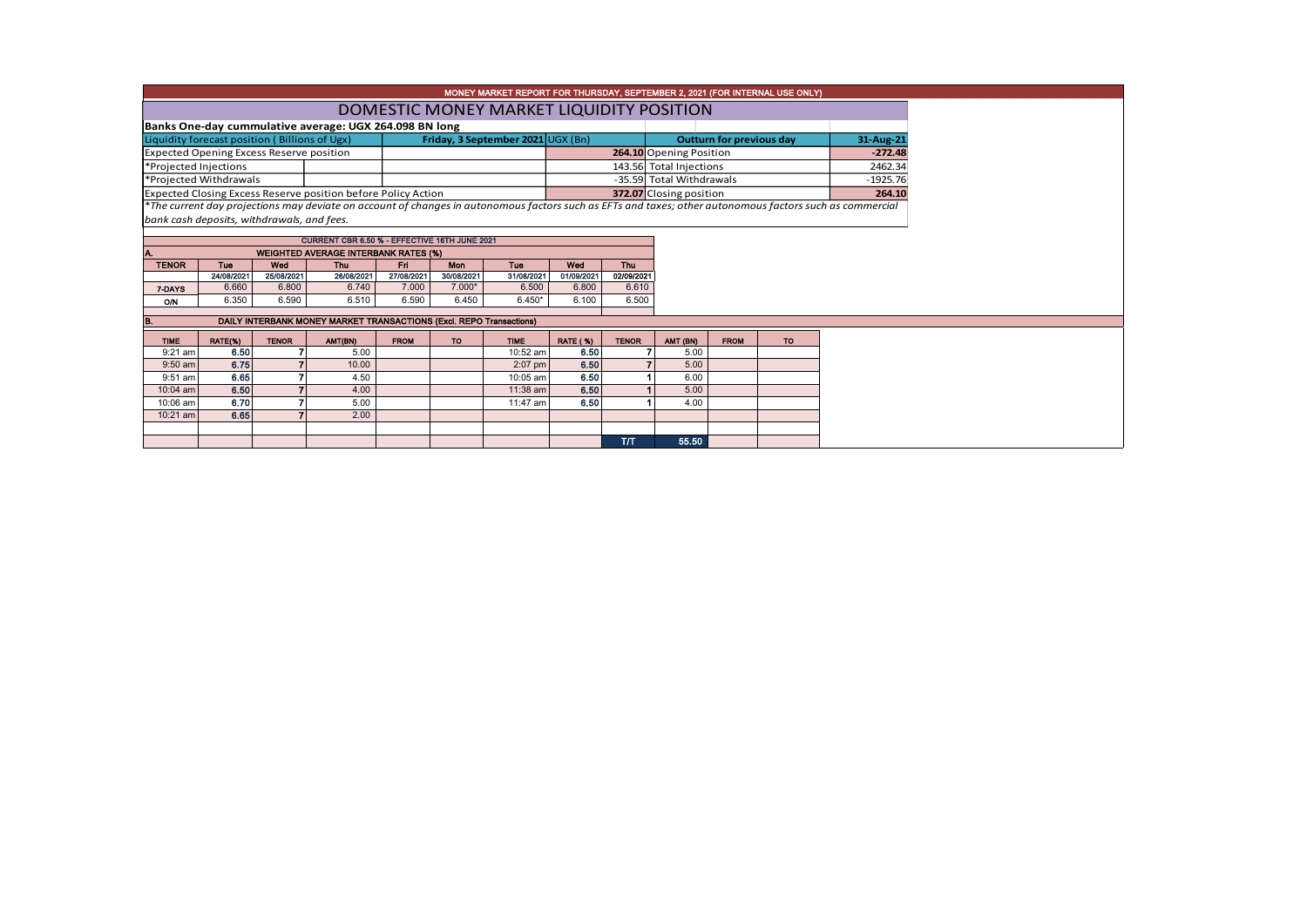| C.                  |                                                                                       |                          |                                                                                                                                                                          |                          |                            | <b>CBR AND THE 7- DAY WAR INTERBANK RATES</b>                     |                   |                |              |                                  |                |            |
|---------------------|---------------------------------------------------------------------------------------|--------------------------|--------------------------------------------------------------------------------------------------------------------------------------------------------------------------|--------------------------|----------------------------|-------------------------------------------------------------------|-------------------|----------------|--------------|----------------------------------|----------------|------------|
| 9.500               |                                                                                       |                          |                                                                                                                                                                          |                          |                            |                                                                   |                   |                |              |                                  |                |            |
| 9.000<br>8.500      |                                                                                       |                          |                                                                                                                                                                          |                          |                            |                                                                   |                   |                |              |                                  |                |            |
| 8.000               |                                                                                       |                          |                                                                                                                                                                          |                          |                            |                                                                   |                   |                |              |                                  |                |            |
| 7.500<br>7.000      |                                                                                       |                          |                                                                                                                                                                          |                          |                            |                                                                   |                   |                |              |                                  |                |            |
| 6.500               |                                                                                       |                          |                                                                                                                                                                          |                          |                            |                                                                   |                   |                |              | $\mathbf{R}$                     |                |            |
| 6.000               |                                                                                       |                          |                                                                                                                                                                          |                          |                            |                                                                   |                   |                |              |                                  | <b>There's</b> |            |
| 5.500<br>5.000      |                                                                                       |                          |                                                                                                                                                                          |                          |                            |                                                                   |                   |                |              |                                  |                |            |
| 4.500               |                                                                                       |                          |                                                                                                                                                                          |                          |                            |                                                                   |                   |                |              |                                  |                |            |
| 4.000               |                                                                                       |                          |                                                                                                                                                                          |                          |                            |                                                                   |                   |                |              |                                  |                |            |
|                     | 20/08/2021                                                                            | 23/08/2021               | 24/08/2021                                                                                                                                                               |                          | 25/08/2021                 | 26/08/2021                                                        | 27/08/2021        |                | 30/08/2021   | 31/08/2021                       | 01/09/2021     | 02/09/2021 |
|                     |                                                                                       |                          |                                                                                                                                                                          |                          |                            |                                                                   |                   |                |              |                                  |                |            |
|                     |                                                                                       |                          |                                                                                                                                                                          |                          |                            | • Overnight WAR -7-day WAR - CBR rate - Upper bound - Lower bound |                   |                |              |                                  |                |            |
| D.                  |                                                                                       |                          | MONETARY POLICY OPERATIONS MATURITIES PROFILE: (09-SEP- 2021 TO 07-OCT- 2021)                                                                                            |                          |                            |                                                                   |                   |                |              |                                  |                |            |
| <b>DATE</b>         | <b>THUR</b><br>09-Sep-21                                                              | <b>THUR</b><br>16-Sep-21 | <b>THUR</b><br>23-Sep-21                                                                                                                                                 | <b>THUR</b><br>30-Sep-21 | <b>THUR</b><br>07-Oct-21   | <b>TOTAL</b>                                                      |                   |                |              |                                  |                |            |
| <b>REPO</b>         | 1,540.92                                                                              |                          |                                                                                                                                                                          |                          |                            | 1,540.92                                                          |                   |                |              |                                  |                |            |
| <b>REV REPO</b>     |                                                                                       | $\sim$                   | $\sim$                                                                                                                                                                   | $\overline{\phantom{a}}$ | $\overline{\phantom{a}}$   |                                                                   |                   |                |              |                                  |                |            |
| <b>DEPO AUCT</b>    | 135.30                                                                                | $\sim$                   | 450.10                                                                                                                                                                   | $\sim$                   | 117.70                     | 703.10                                                            |                   |                |              |                                  |                |            |
| <b>TOTALS</b>       | 1,676.22                                                                              | $\sim$                   | 450.10                                                                                                                                                                   | $\sim$                   | 117.70                     | 2.244.02                                                          |                   |                |              |                                  |                |            |
|                     |                                                                                       |                          | Total O/S Deposit Auction balances held by BOU up to 07 October Q912021: UGX 908 BN<br>Total O/S Repo, Reverse Repo & Deposit Auction balances held by BOU: UGX 2,449 BN |                          |                            |                                                                   |                   |                |              |                                  |                |            |
|                     | (EI) STOCK OF TREASURY SECURITIES                                                     |                          |                                                                                                                                                                          |                          | $E$ ii)                    | <b>MONETARY POLICY MARKET OPERATIONS</b>                          |                   |                |              |                                  |                |            |
|                     | LAST TBIILS ISSUE DATE: 02-SEPTEMBER-2021                                             |                          |                                                                                                                                                                          |                          |                            | (VERTICAL REPOS, REV-REPOS & DEPOSIT AUCTIONS)                    |                   |                |              |                                  |                |            |
|                     | On-the-run O/S T-BILL STOCKs (Bns-UGX)                                                |                          | 6,442.93                                                                                                                                                                 | 03/09/2021               | OMO                        | <b>ISSUE DATE</b>                                                 | <b>AMOUNT</b>     | <b>WAR</b>     | <b>RANGE</b> | <b>TENOR</b>                     |                |            |
|                     | On-the-run O/S T-BONDSTOCKs(Bns-UGX)<br>TOTAL TBILL & TBOND STOCK- UGX                |                          | 20,526.79<br>26,969.72                                                                                                                                                   | 03/09/2021 REPO          | <b>REPO</b>                | $02$ -Aug<br>$04 - Aug$                                           | 418.00<br>225.50  | 6.500<br>6.500 |              | 3                                |                |            |
| O/S-Outstanding     |                                                                                       |                          |                                                                                                                                                                          |                          | <b>REPO</b>                | 05-Aug                                                            | 1,501.00          | 6.500          |              | $\overline{7}$                   |                |            |
| <b>MATURITY</b>     | TOTAL STOCK YTM (%)                                                                   |                          | <b>CHANGE IN</b>                                                                                                                                                         |                          | <b>REPO</b>                | 09-Aug                                                            | 143.00            | 6.500          |              | 3                                |                |            |
|                     | (BN UGX)                                                                              | AT CUT OFF*              | YTM (+/)                                                                                                                                                                 |                          | <b>DAUT</b>                | 12-Aug                                                            | 59.02             | 7.384          |              | 84                               |                |            |
| 91                  | 111.55                                                                                | 6.899                    | 0.074                                                                                                                                                                    |                          | <b>DAUT</b>                | 12-Aug                                                            | 79.74             | 7.003          |              | 56                               |                |            |
| 182<br>364          | 445.12<br>5,886.27                                                                    | 8.751<br>9.700           | 0.000<br>0.000                                                                                                                                                           |                          | <b>DAUT</b><br><b>REPO</b> | 12-Aug<br>12-Aug                                                  | 84.85<br>1,474.00 | 6.906<br>6.500 |              | 28<br>$\overline{7}$             |                |            |
| 2YR                 | $\sim$                                                                                | 11.500                   | $-1.500$                                                                                                                                                                 |                          | <b>REPO</b>                | 16-Aug                                                            | 482.50            | 6.500          |              | 3                                |                |            |
| 3YR                 | $\sim$                                                                                | 11.390                   | $-1.410$                                                                                                                                                                 |                          | <b>REPO</b>                | 18-Aug                                                            | 142.50            | 6.500          |              | -1                               |                |            |
| 5YR                 | 1,589.27                                                                              | 13.409                   | $-1.691$                                                                                                                                                                 |                          | <b>REPO</b>                | 19-Aug                                                            | 1,641.00          | 6.500          |              | $\overline{7}$                   |                |            |
| <b>10YR</b>         | 9,703.84                                                                              | 13.739                   | $-2.231$                                                                                                                                                                 |                          | <b>DAUT</b>                | 26-Aug                                                            | 358.08            | 6.998          |              | 28                               |                |            |
| 15YR<br><b>20YR</b> | 7,946.63<br>1,287.05                                                                  | 14.090<br>15.950         | $-0.310$<br>$-1.040$                                                                                                                                                     |                          | <b>DAUT</b><br><b>DAUT</b> | 26-Aug<br>26-Aug                                                  | 39.58<br>54.34    | 6.950<br>7.299 |              | 56<br>84                         |                |            |
|                     | Cut OFF is the lowest price/ highest yield that satisfies the auction awarded amount. |                          |                                                                                                                                                                          |                          | <b>REPO</b>                | 26-Aug                                                            | 1,161.00          | 6.500          |              | $\overline{7}$                   |                |            |
|                     |                                                                                       |                          |                                                                                                                                                                          |                          | <b>REPO</b>                | 30-Aug                                                            | 502.00            | 6.500          |              | 3                                |                |            |
|                     |                                                                                       |                          |                                                                                                                                                                          |                          | <b>REPO</b>                | 31-Aug                                                            | 286.50            | 6.500          |              | $\overline{2}$                   |                |            |
|                     |                                                                                       |                          |                                                                                                                                                                          |                          | <b>REPO</b>                | 01-Sep                                                            | 244.50            | 6.500          |              | $\overline{1}$<br>$\overline{7}$ |                |            |
|                     |                                                                                       |                          |                                                                                                                                                                          |                          | <b>REPO</b>                | 02-Sep<br>WAR-Weighted Average Rate                               | 1,539.00          | 6.500          |              |                                  |                |            |
|                     |                                                                                       |                          |                                                                                                                                                                          |                          |                            |                                                                   |                   |                |              |                                  |                |            |